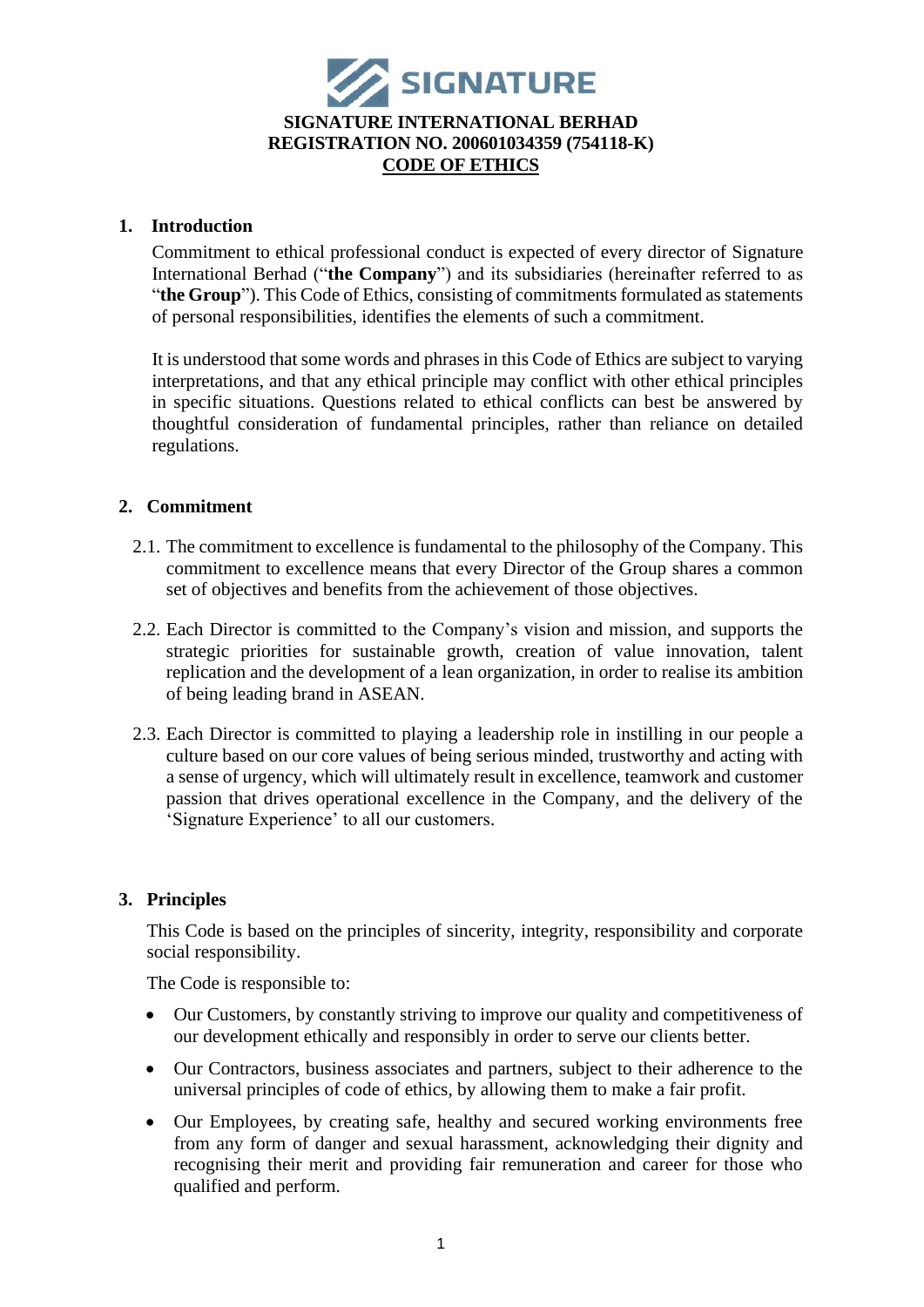## **SIGNATURE INTERNATIONAL BERHAD REGISTRATION NO. 200601034359 (754118-K) CODE OF ETHICS**

- Our Communities, by embracing social equity and diversity, complying with regulatory requirements and supporting good causes and charities.
- Our Environment, by preserving and protecting the environment and natural resources to ensure sustainability.
- Our Shareholders, by upholding our code of ethics in conducting our business and creating wealth and rewarding them.
- Our Stakeholders, by not accepting and giving any favors, rewards and benefits with an intention to corrupt and to bribe for improper gain and advantage.

### **4. Purpose**

This Code is intended to focus on the Board and each Director on areas of ethical risk, provide guidance to Directors to help them recognise and deal with ethical issues, provide mechanisms to report unethical conduct and help foster a culture of honesty and accountability.

This Code is designed to enhance the standard of corporate governance and corporate behaviour with the intention of achieving the following objectives:

- To establish a standard of ethical behaviour for Directors based on acceptable beliefs and values.
- To uphold the spirit of professionalism, objectivity, transparency, and accountability in line with the legislation, regulations and environmental and social responsibility guidelines governing a company.

No code or policy can anticipate every situation that may arise, or replace the thoughtful behaviour of an ethical Director. Directors are encouraged to bring questions about particular circumstances that may involve one or more of the provisions of this Code to the attention of the Chairman of the Board, who may consult with legal counsel as appropriate.

### **5. Definition**

In the context of this Code, a Company Director means any person who holds the position of Director in the Group, irrespective of any designation used, including anyone who follows the directives and advice of a corporate Director and who usually takes action, as well as an employee or substitute Director. It includes both executive and nonexecutive Directors as well as executive and non-executive chairpersons.

#### **6. Code of Ethics**

In the performance of his or her duties, each Director must comply with the letter and spirit of the following codes:

### Corporate Governance

6.1.1 To have a clear understanding of the aims and purpose, capabilities and capacity of the Company;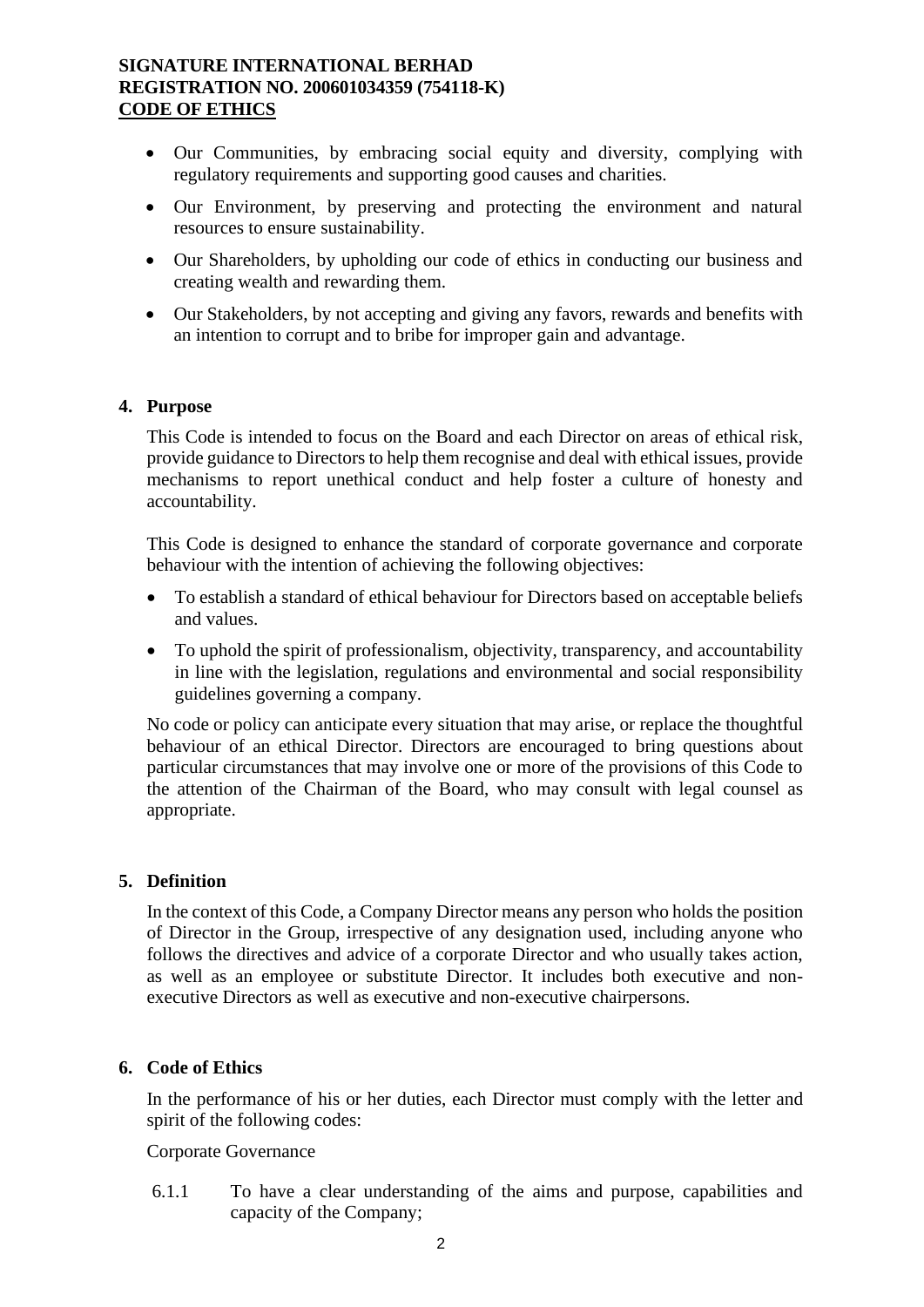### **SIGNATURE INTERNATIONAL BERHAD REGISTRATION NO. 200601034359 (754118-K) CODE OF ETHICS**

- 6.1.2 To devote time and effort to attend meetings and to know what is required of the board and each of its Directors, and to discharge those functions;
- 6.1.3 To ensure at all times that the Company is properly managed and effectively controlled;
- 6.1.4 To stay abreast of the affairs of the Company and be kept informed of the Company's compliance with the relevant legislation and contractual requirements;
- 6.1.5 To insist on being kept informed on all matters of importance to the Company in order to be effective in corporate management;
- 6.1.6 To limit his directorships in listed issuers to five (5) in which he can best devote his time and effectiveness.
- 6.1.7 To have access to the advice and services of the Company Secretary, who is responsible to the board to ensure proper procedures, rules and regulations are complied with;
- 6.1.8 To at all times exercise his powers for the purposes they were conferred, for the benefit and best interest of the Company;
- 6.1.9 To disclose immediately all contractual interests whether directly or indirectly with the Company;
- 6.1.10 To neither divert to his own advantage any business opportunity that the Company is pursuing, nor may he use confidential information obtained by reason of his office for his own advantage or that of others;
- 6.1.11 To at all times act with utmost good faith towards the Company in any transaction and to act honestly and responsibly in the exercise of his powers in discharging his duties; and
- 6.1.12 To be willing to exercise independent judgement and, if necessary, openly oppose if the vital interest of the Company is at stake.
- 6.1.13 Relationship with Shareholders, Employees, Creditors and Customers and other Stakeholders
	- a) Should be conscious of the interest of shareholders, employees, creditors and customers of the Company;
	- b) Should at all times promote professionalism and improve the competency of management and employees; and
	- c) Should ensure adequate safety measures and provide proper protection to workers and employees at the workplace.
- 6.1.14 Social Responsibilities and the Environment
	- a) Should adopt an objective and positive attitude and give the utmost cooperation for the common good when dealing with government authorities or regulatory bodies;